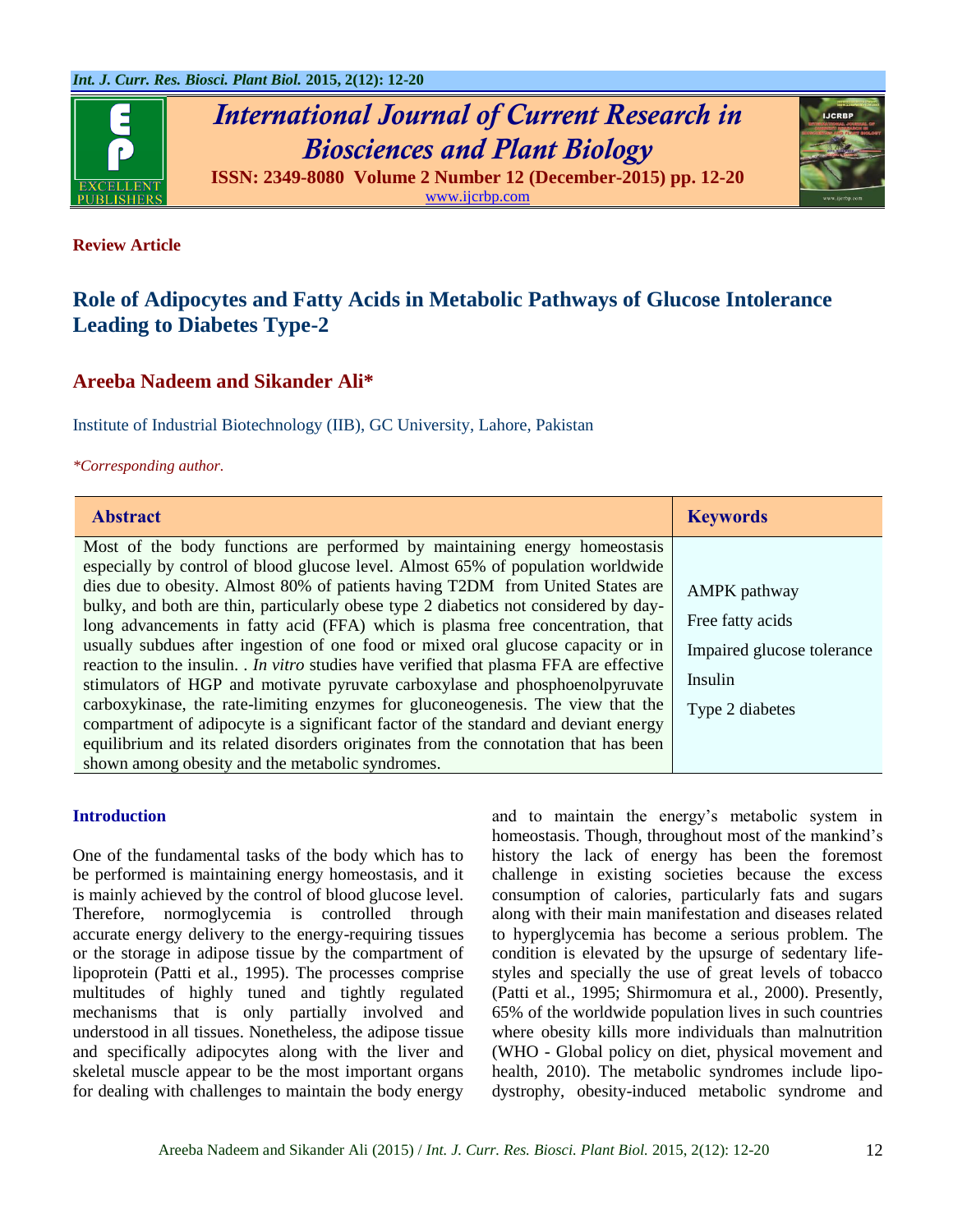Type 2 Diabetes Mellitus (T2DM), which signify an ever growing challenge to health-care (Gavrilova et al*.,* 2000).

The metabolic system of energy controls the energy use in body and it is difficult to classify. It mainly constitutes energy storing and transporting molecules, lipoproteins (lipid carriers), the metabolically active tissues (like adipose tissue, liver, skeletal muscles and kidney), the endocrine system (e.g. pancreas, hypothalamus, adipose tissue, thyroid, growth hormones and adrenal gland hormones) and also the metabolic pathways (mostly Adenosine Monophosphate-Activated Protein Kinase (AMPK), insulin and all inflammatory molecules (Unger et al*.*, 2001). Significant evidence also associates altered fat topography and the deranged adipocyte metabolism in the pathogenesis of glucose intolerance cases in T2DM 1) the Fat cells are resilient to insulin"s anti-lipolytic influence, causing raised plasma FFA levels for day long. Gluconeogenesis is stimulated by persistently increased plasma FFA, inducing muscle or hepatic insulin resistance, and it also impairs insulin excretion in genetically predisposed persons. Such FFA-persuaded disturbances are called lipotoxicity; 2) The excessive quantities of insulin resistance-induction, seditious, and Atheroscleroticinciting cytokines are produced by dysfunctional fat cells and it fails to secrete the normal quantity of insulinalerting adipo-cytokines; 3) Inflated fat cells have diminished capacity to store fat and are insulin resistant. When the storage capacity of adipocyte is exceeded, the lipid "overflows" in liver, muscle and possibly cells, resulting in decreased insulin secretion and muscle/ hepatic insulin resistance. Thia-zolidinediones improve adipocyte insulin sensitivity (Nagaev*,* 2001).

Approximation of the sensitivity of whole-body insulin and the action with the euglycemic lock technique is basically an image of the glucose removal by the muscles which is  $60 - 70\%$ . The adipose tissue merely constitutes 10% of the insulin-stimulated complete body glucose endorsement and the liver accounts for 30% only (Maeda et al*.*, 2001). Therefore, lessened insulinstimulated glucose disposal in a euglycemic clamp is mostly due to a condensed glucose endorsement by the muscles of the body. This statement has headed to the conclusion that whole body insulin resistance not only happens in, but also initiates in the muscles. This result is evidently not consistent with an insignificant role of the adipose tissue intended for the disposal of wholebody glucose (Frayn et al., 2003).

# **Types 2 diabetes**

The influence of insulin, one or the other like added in vitro or infused in vivo, on transport of glucose and signaling of insulin in skeletal muscles as of type 2 diabetic issues has been reviewed recently. The major outcome is that a damaged insulin-stimulated tyrosine phosphorylation of IRS-1 is related with reduction of 50% in PI3-kinase movement. (Margetic et al., 2002) However, the downstream initiation of the significant serine=threonine kinase PKB=Akt seems to be regular or simply damaged in the existence of a supraphysiological insulin deliberation by in vitro addition. The damaged tyrosine phosphorylation does not seem to be owed to a reduced IRS-1 protein appearance, though lesser levels have been comprehended in few cells in gestational diabetes. An amplified serine phosphorylation of IRS-1 may lessen the insulinstimulated tyrosine phosphorylation, nonetheless it is presently unknown whether this is the case in type 2 diabetes or not. Altogether, the data advocates that the activation of PI3- kinase, and apparently the production of PI3, 4- and PI3, 4 and5 phosphates, are reduced but still adequate to let a usual initiation of the downstream signing actions. This has headed to the inference that resistance of insulin in skeletal muscle is triggered by the damaged stimulation of effector or motioning molecules downstream of PKB=Akt.

Glucose transport of Insulin-stimulation is also concentrated in skeletal muscles as compared to type 2 diabetic issues. Unexpectedly, though, recent in vitro researches have revealed that this seems to be largely caused by "glucose toxicity". The effect of insulin is impaired by pre-incubating the tissue biopsies for only 2h at increased glucose concentration. Whereas, the insulin response is normalized by pre-incubating diabetic muscle shreds for 2h at a biological glucose concentration. Though, it is also probable that the preincubation period incapacitates the consequence of further circulating contenders to insulin acts such as TNFα, free fatty acids (FFA) and the interleukins. Altogether, presently available facts suggest that there are only diffident and apparently not functionally damages or interruptions in insulin signing upstream of PKB=Akt in skeletal muscle since type 2 diabetic issues. Moreover, the damaged insulin-stimulated glucose transference appears to be quickly reversible in-vitro through pre-incubating the tissue trials in fresh medium comprising of a biological glucose concentration. These conclusions are similarly in consent with the reliable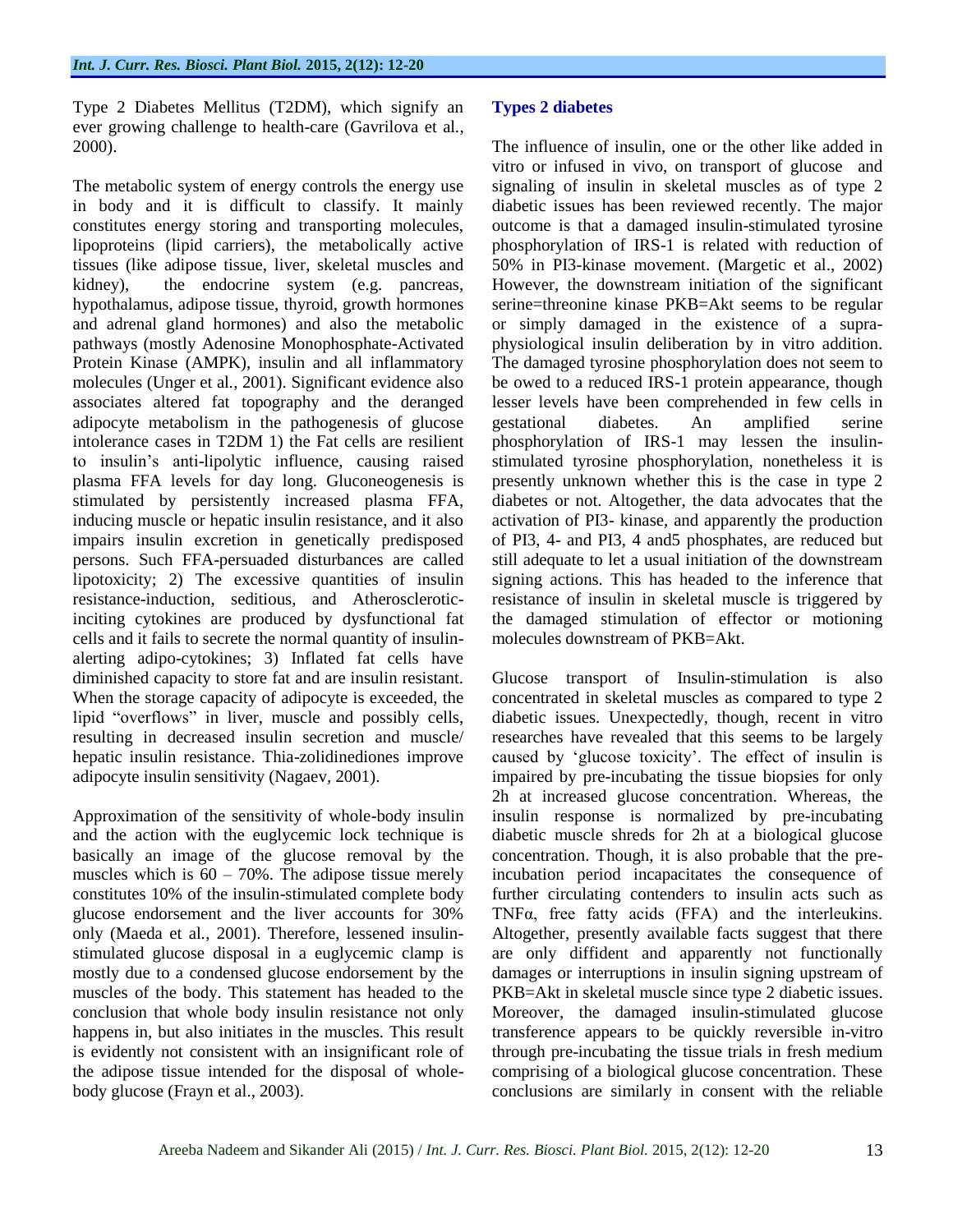demonstration that the GLUT4 protein material and expression of mRNA are usual in skeletal muscle in the type 2 diabetes.

The condition is somewhat dissimilar in the adipose tissue. There is a marked reduction in the insulinstimulated tyrosine phosphorylation of IRS-1 of the adipocytes from type 2 diabetic issues. Though, it is basically due to a 70% decrease in IRS-1 protein appearance. Likewise, total PI3-kinase working is condensed to 70%. In comparison, IRS-2 expression is usual and then this molecule turns out to be the chief docking protein for insulin-stimulated PI3-kinase activation. Thus the downstream activation of PKB=Akt is also markedly impaired with the reduced PI3-kinase activation, mostly due to main decline in the insulinstimulated serine phosphorylation (Withers et al*.,* 1999).

The transport of glucose in reaction to the insulin is reduced from type 2 diabetic subjects in fat cells because of both the marked reduction  $(70 - 80%)$  and impaired insulin signaling in mRNA expression and GLUT4 protein. In the muscle cells comparison as discussed above, at physiological (5.6mmol=l) level, the preincubating human fat cells for 16h or the increased glucose concentrations (16.8 and 25mmol=l) cannot damage the severe stimulatory effects of insulin on glucose (Kubota et al*.*, 2000) endorsement neither does the pre-incubation of physical glucose concentration of diabetic cells restore the severe insulin response after 6h (these are not published observations). This is steady with the condensed GLUT4 protein manifestation in adipocytes that perhaps needs an extended time for the setback (Considine and Caro, 1997).



#### **Insulin secretion**

Beforehand the inception of the post-prandial and hyperglycemia of fasting, entities genetically predisposed to form T2DM are called resilient to the action of the insulin. However, homeostasis of glucose stays usual because of an obvious rise in insulin exudation by the pancreatic cells (Zhang et al*.*, 1994). The escalation of the fasting insulin concentration of plasma is adequate for compensation of the resistance of hepatic insulin, and then the basal level of hepatic glucose production (HGP) stays usual, while the hyper-insulinemic reaction to ingestion of carbohydrate is adequate to cause usual clampdown of the basal HGP and to suppress the flaw in muscle glucose endorsement. Along with the beginning of impaired glucose tolerance (IGT), the deterioration of the insulin resistance in muscle and liver takes place and the upsurge in the total insulin reaction to an uttered glucose contents (Campfield et al*.,* 1995). Though, disruption in the scheduling of insulin discharge in IGT, with deterioration in primary stage insulin excretion, is followed by an undue late stage insulin reactions (Pelleymounter et al., 1995). The development from IGT to manifest T2DM is linked with minute or no more decline in insulin resistances (Campfield et al*.,* 1995). Somewhat, there is decrease in the aptitude of the pancreas to sustain its elevated insulin secretory level (Halaas et al*.,* 1995)), causing deterioration of intolerance of glucose and then ultimate improvement of manifested T2DM. The reversed U-shaped bend of insulin secretion, like individuals" grow from usual tolerance of glucose to IGT to T2DM is called Starling"s arc of the pancreas (Campfield et al*.,* 1995). Primarily, the flaw in homeostasis of glucose is obvious by an undue increase in the excursion of post-prandial glucose (in IGT and mild diabetes), then this is tailed by increase in the plasma glucose concentration of fasting level.

### **Role of adipocyte and FFA in T2DM pathogenesis: The dysharmonous quartet**

Almost 80% of patients having T2DM from United States are weighty (Tartaglia et al*.,* 1995), and both are thin, particularly obese type 2 diabetics not considered by day-long advancements in fatty acid (FFA) which is plasma free concentration, that usually subdues after ingestion of one food or mixed oral glucose capacity or in reaction to the insulin. Alike abnormalities in metabolism of FFA have accepted in personalities with non-diabetic, IGT and insulin-resilient obese persons (Campfield et al*.,* 1995). FFA is deposited as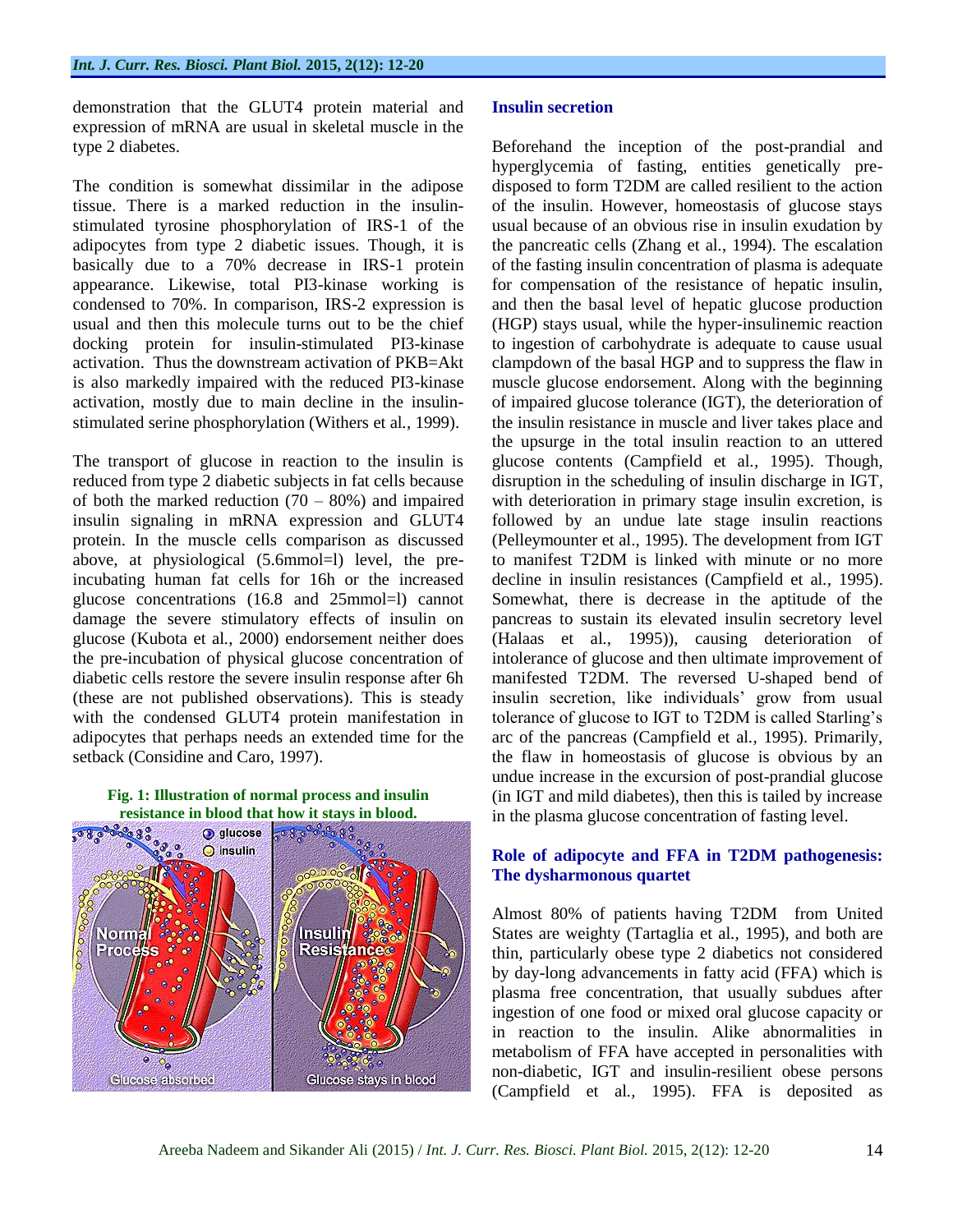triglycerides in fat cells and function as a source of energy during conditions of fasting. Insulin is in effect the inhibitor of lipolysis (Tartaglia et al., 1995) and it hinders the discharge of FFA from the adipocytes by constraining the lipase enzyme which is sensitive to hormone. In patients of type 2 diabetes, the capability of insulin to prevent lipolysis then lessens the plasma concentration of FFA considerably pretentious (Tartaglia et al*.,* 1995). It is now familiar that the persistently increased concentrations of plasma FFA create resistance to insulin in liver and muscle (Levin et al., 1996) and the secretion of insulin (Tartaglia et al., 1995) do not affect. Hence, amplified levels of plasma FFA intensify the three basic disorders of pathogens which are accountable for homeostasis of impaired glucose in individuals having T2DM, and the phase has achieved for the "triumvirate" (muscle, liver and cells) are connected by the "fourth musketeer "(Singh et al*.,* 2009a) to the "disharmonious quartet" system (Fig. 2).

Addition of FFA to flow in plasma in elevated quantities, patients with T2DM have stocks in the triglycerides in the muscle is amplified (Nakashima et al*.*, 1997)), in addiction the liver (Tartaglia, 1997) that strictly relate with the existence of resistance of insulin in such tissues. In the liver and muscles the triglycerides is a condition of stagnant revenue and metabolites of intracellular lipolysis of tryglyceride impair insulin action in both muscle and liver (Tartaglia, 1997). This arrangement of occasions is like lipotoxicity (Singh et al., 2009b) correspondingly. It has gathered evidence to involve lipotoxicity also like any significant reason of dysfunction of cell (Nakashima et al*.,* 1997).





#### **FFA and hepatic glucose metabolism**

The liver shows a vital role in the guideline of metabolism of glucose (Singh et al*.*, 2009a). After the absorption of a meal of carbohydrate, then the mixture of hyper-insulinemia and hyper-glycemia suppress the production of basal hepatic glucose (Jansen et al*.*, 2009). Marked hyperglycemia would ensue if glucose were to go in the systemic circulation instantaneously from both the stomach and the liver. Furthermore, the liver takes up about one third of the glucose in the consumed carbohydrate meal (Singh et al*.*, 2009a). Together, destruction of production of hepatic glucose and extension of hepatic glucose endorsement account for the conservation of about half of the increase in concentration of plasma glucose after ingestion of carbohydrate (Singh et al*.*, 2009a). The regulation of HGP is measured by numerous features of which most important are insulin (constrains HGP) and glucagon and FFA (motivate HGP). *In vitro* studies have verified that plasma FFA are effective stimulators of HGP and thus by motivating pyruvate carboxylase and phosphoenolpyruvate carboxykinase, the rate-limiting enzymes for gluconeogenesis (Jansen et al*.*, 2009), and by aggregating the movement of glucose-6-phosphatase, the enzyme that eventually controls the discharge of glucose by the liver (Guilherme et al*.*, 2008).

#### **Fig. 3: The glucose-fatty acid cycle relationship between FFA and metabolism and glucose.**



Normally, the proliferation in concentration of plasma FFA excites gluconeogenesis (Jansen et al*.*, 2009), while a decline in the concentration of plasma FFA decreases gluconeogenesis (Guilherme et al*.*, 2008). Bergman, Cherrington and colleagues (Mitchel and Moyle, 1997) have revealed that an important constituent of thesuppressive influence of insulin on HGP is interceded via inhibition of lipolysis and decline in the concentration of plasma FFA. Furthermore, decline of the concentration of plasma FFA with nicotinic acid decreases HGP and gluconeogenesis in T2DM issues. In the resistance of insulin, standard glucose-tolerant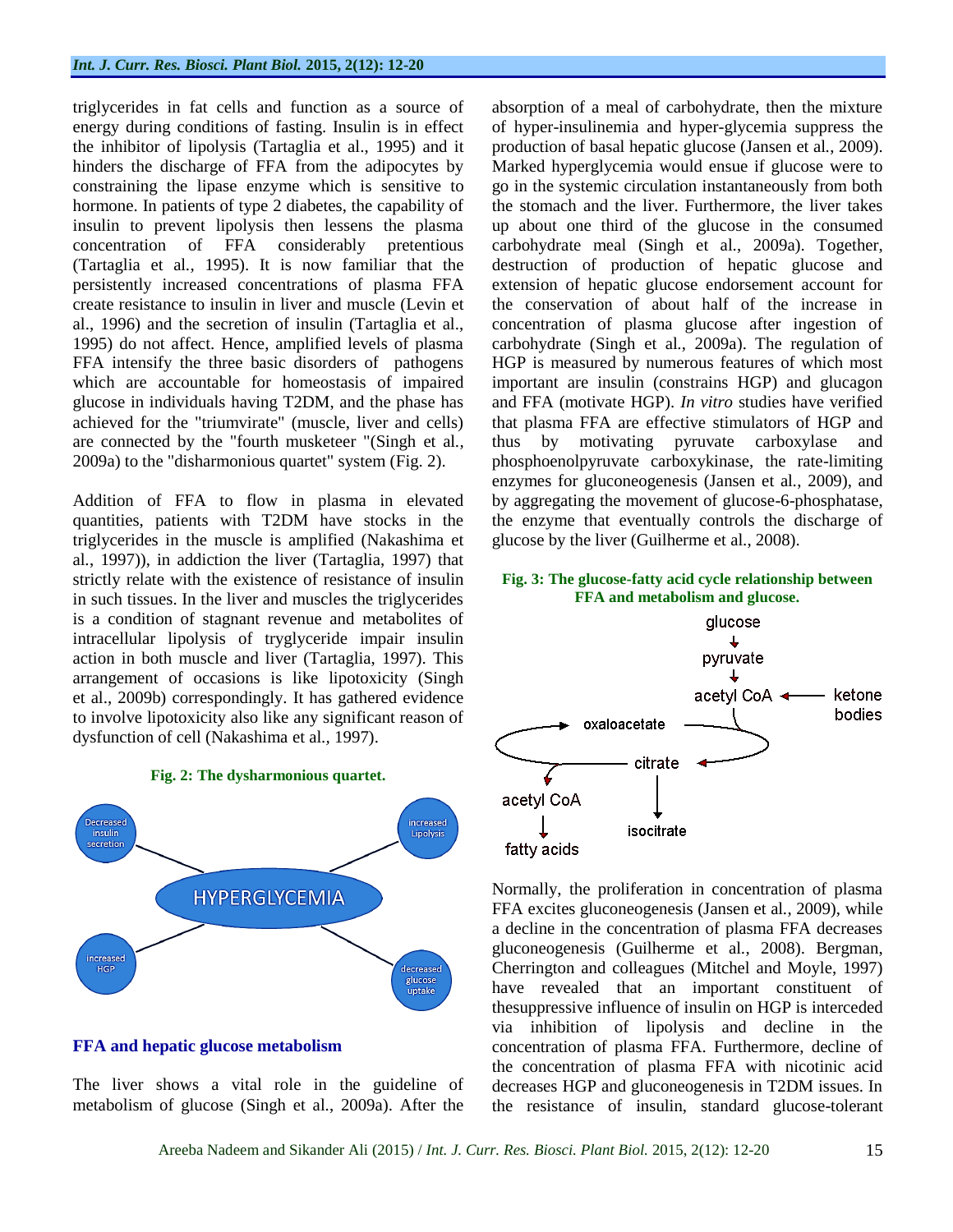progeny of two diabetic parentages, suppression of HGP by insulin is condensed and is basal, and insulinsuppressed amounts of lipid oxidation and plasma FFA are impaired (Wang and Nakayama, 2010). Further insulin-resistant conditions, together with obesity and IGT, insulin-suppressed HGP is also reduced and associates with both the raised levels of basal FFA and the amplified rate of lipid oxidation (Cole, 2009). According to recent study (Mitchel and Moyle, 1967), normal glucose tolerance, insulin-resistant men verified damaged conquest of HGP and plasma FFA levels by insulin and amplified hepatic fat material, with strong associations among the three self-determining variables.

The affiliation between raised concentration of plasma FFA, FFA oxidation, and HGP in T2DM (and obesity) can be described as: 1) Amplified plasma FFA by mass deed enlarges FFA endorsement by hepatocytes, causing accelerated lipid oxidation and amassing of acetyl CoA. Amplified acetyl CoA motivates pyruvate carboxylase and phosphoenol-pyruvate carboxykinase, the ratelimiting enzymes in gluconeogenesis (Cole, 2009), along with glucose-6-phosphatase, the rate-controlling enzyme for glucose is released from the hepatocyte (Wellen and Hotamisligil, 2005). 2) Augmented FFA oxidation offers basis of energy (like ATP) and condensed nucleotides (NADH) to regulate gluconeogenesis. 3) Raised plasma FFA persuades resistance to hepatic insulin by hindering system of the insulin signal transduction (Hotamisligil et al*.*, 2008). In patients of T2DM, these toxic effects of raised concentration of plasma FFA occur in recital with augmented plasma glucagon levels, amplified hepatic sensitivity to glucagon (McMahon et al., 2011), and augmented hepatic endorsement of mingling gluconeogenic precursors (Hattori et al., 2004).

## **Fat topography: Ectopic fat, insulin resistance, and β-cell failure**

The link between obesity and T2DM is recognized well. Studies of prospective (McMahon et al., 2011) have shown that the occurrence of diabetes increases sharply with growing weight of the body. The diabetogenic result of obesity is associated with three factors: body mass index (BMI), obesity, time and current upsurge in weight of the body as shown in Fig. (Hattori et al., 2004). Epidemiologic facts (Meijer et al*.*, 2011; Dennison et al., 2007) along with the direct amount with the clamp of euglycemic insulin procedure (Hattori et al*.*, 2004; Nishino et al*.*, 2008) have recognized obesity in a state like in insulin-resistance, and for the

development of T2DM, both obesity and insulin resistance are taken as risk causes (Hattori et al*.*, 2004; Cinti, 2002). Resembling to T2DM, the resistance of insulin to obesity includes liver, muscles, and the adipocytes (Nishino et al*.*, 2008). Moreover, the total fat material and the design of fat circulation is also a significant predictor of the physique's sensitivity to insulin. Persons with privileged upper body fat accretion (android) are more resistant to insulin, hyperinsulinemic, and dyslipidemia as compared to the people with a pre-ponderance of lower Fig. fat (called gynecoid) (Rousset et al*.*, 2004; Saely et al., 2012).

By means of magnetic resonance imaging (MRI) and computed tomography, the amplified visceral fat has been exposed to be precisely related to the incidence of resistance to insulin (Rousset et al*.*, 2004). This link has been endorsed to the improved lipolytic action of visceral fat cells, with amplified delivery of FFA in the entry (producing resistance to hepatic insulin) and systemic (producing resistance to muscle insulin) transmissions (Saely et al., 2012). Nonetheless, there is also evidence to specify that visceral fat cells yield excessive quantities of adipocytokines (i.e. resistin, TNF, IL-6, PAI-1, etc.) which are insulin-resistant, and under secrete insulin-sensitizing adipocytokines (i.e. adiponectin) and inflammatory-provoking (Susulic et al*.,* 1995; Xiang et al*.,* 2011).





#### **The link between obesity and diabetes**

The view that the compartment of adipocyte is a significant factor of the standard and deviant energy equilibrium and its related disorders originate from the connotation that has been shown among obesity and the metabolic syndromes. Obesity is the new main jeopardy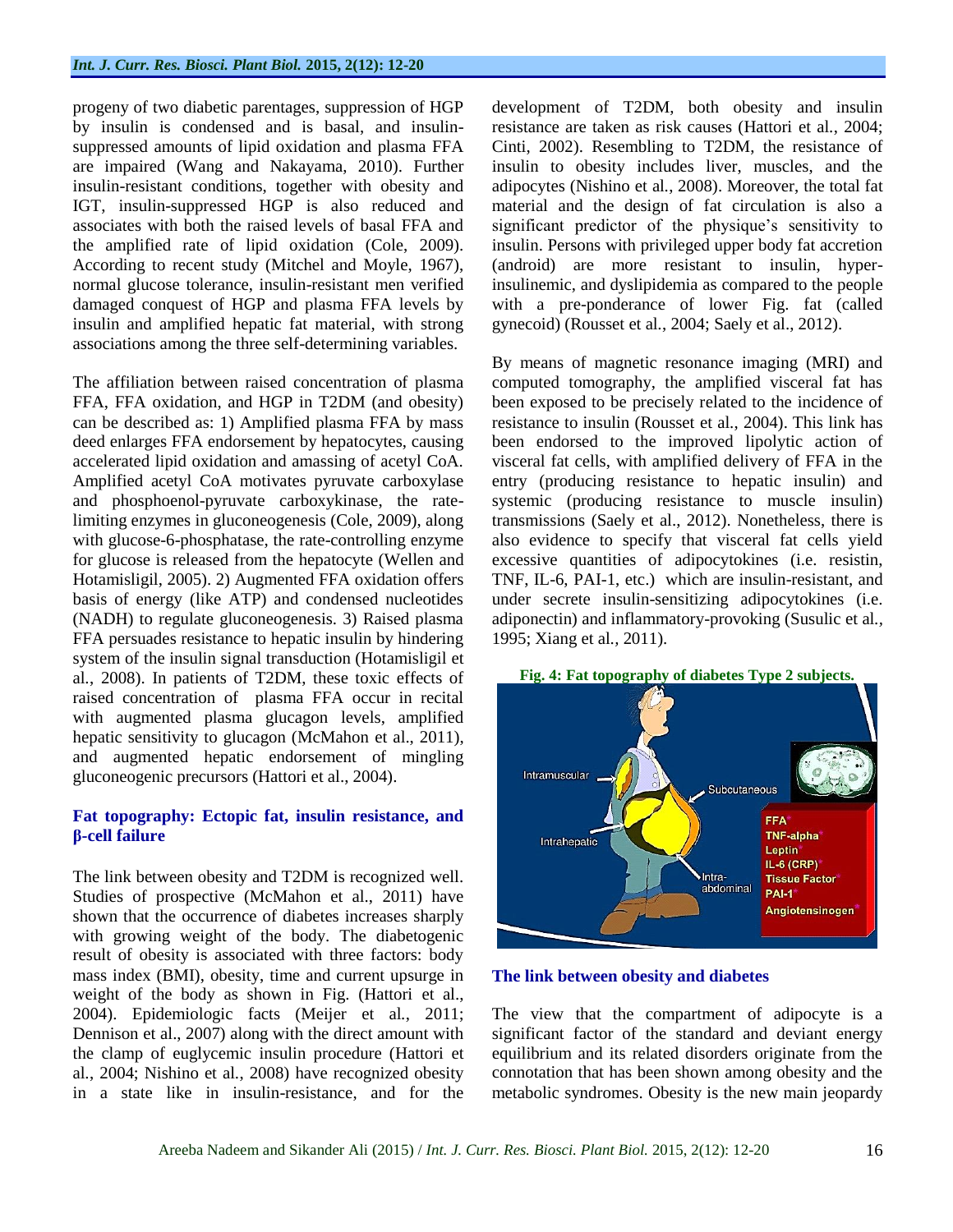#### *Int. J. Curr. Res. Biosci. Plant Biol.* **2015, 2(12): 12-20**

globally. An excess of the energy in shape of triglycerides inside lipid precipitations of adipocytes is the foremost reason of obesity (Susulic et al*.,* 1995). Many epidemiological surveys associate the hypertrophy of compartment of adipocyte to the energy metabolic syndromes like type 2 diabetes mellitus and insulin resistance and their infirmities including atherosclerosis, coagulopathy and cardiovascular disorders. The intensity of the problem is then compounded by the thought that together the obesity and its related disorders appear to show even more incidence in the world. The features motivating the epidemic of obesity are basically both the variations in diet with a more reliance on sugars and fats with an associated reduction in fiber in mixture with decreased physical movement. Likewise, it stayed an issue due to the failure to cultivate a therapy when talking about metabolic disorders. The improvement of humanity has certainly

involved many episodes of risky starvation and consequently we are vastly talented of storing excess amount of energy in the body in the form of lipids for later utilization. The physiological place for the storage are the subcutaneous fat layers and it also protects us against cold (Ronnet et al*.*, 2008).

Throughout the action, the deposited energy is released permitting better endurance. Though, worldwide calorie limit is not much of an issue now, obesity is disappointingly very public. Effective breakdown of fat can be then coupled by dissimilarities among persons in comparison to the threshold intensities of lipid release and storage as well as in the variance in the gut flora constituents. In order, obesity aggravates systemic chronic soreness, i.e., at that moment directly linked to metabolic complaints, malignancy and cardiovascular disease (Xiang et al., 2011). The mechanism is shown in Fig. 5.

**Fig. 5: Illustration of antagonistic link between the insulin and AMPK pathways- two main metabolic systems of the body.**



#### **Survey**

A survey was conducted among people from area of Township of Lahore in Punjab, Pakistan. We surveyed people from different age groups ranging from 45 to 64 in which people less than age of 45 were in majority. We estimated the body mass index (BMI) in which 13 people had less than 25 and 6 had BMI between 25 and 30 and only one had more than 30 as shown in Fig. 6. Then we surveyed people about regular brisk walking for at least 30 minutes and almost 30% people responded in yes while 70% don"t exercise. 80% people had waist less than 94 cm showing the normality of waist in men and women and 5% people had waistline more than 104cm which shows that waist had no direct link with the emergence of disease as shown in Fig. 6.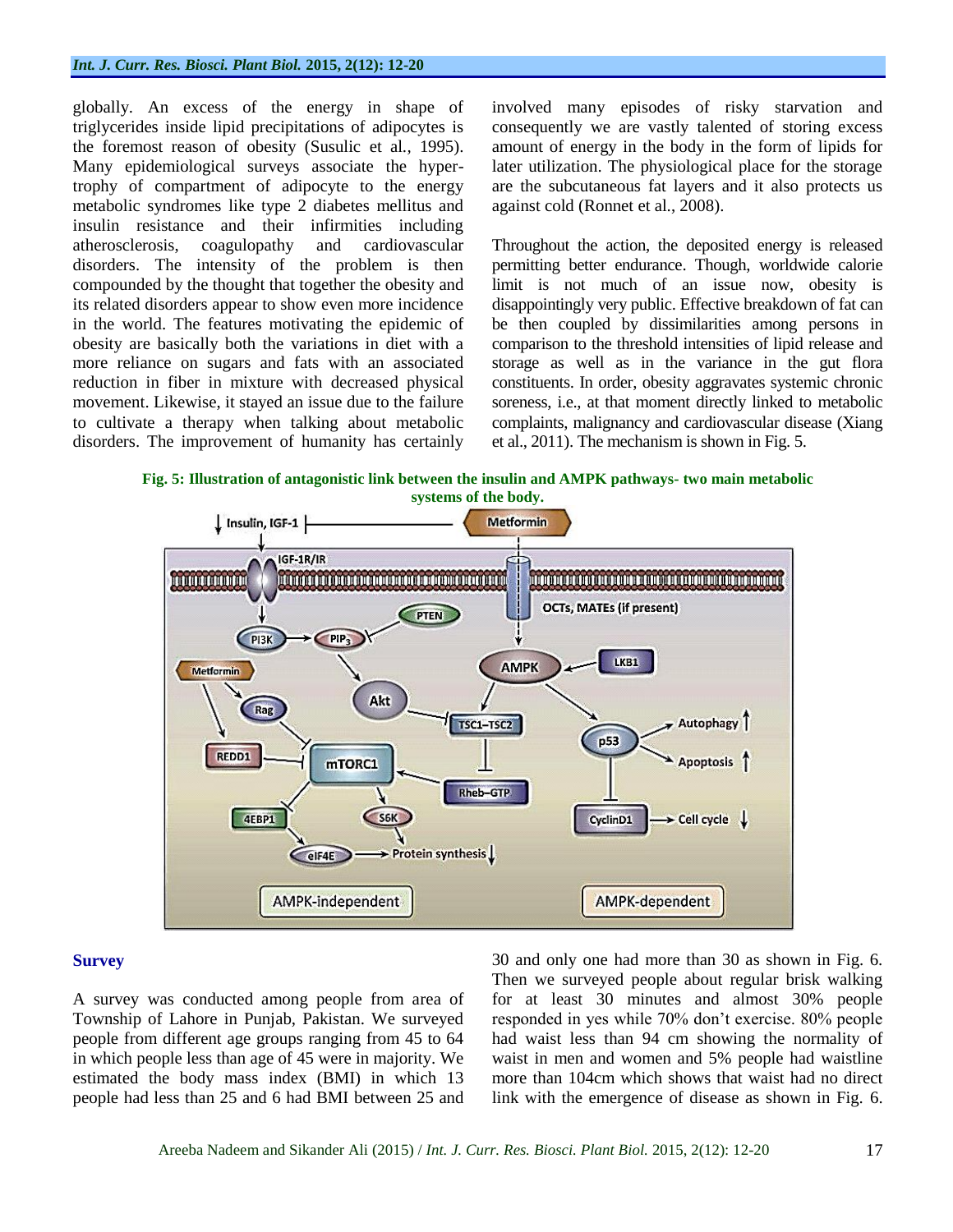And about 80% people eat healthy fruits and vegetables regularly. Then about 55% people had diabetes type-2 inherited from their blood relations while 45% had no such disease history.



**Fig. 6: BMI recorded in 20 patients shows the link of diabetes with the body weight and fatty acid deposited.**

This concluded that diabetes type 2 is not necessarily inherited from one generation to the other and regular exercise reduces the risk of fatty acid accumulation, thus decreasing the risk of diabetes type 2. The reason to record BMI and waist measurements was to know whether the deposition of fatty tissues and adipocytes influences the onset of disease or not. And we came to know that people with BMI more than normal had more risk of getting disease despite their non-family disease and fatty acid deposition is directly proportional to glucose intolerance therefore leading to diabetes Type-2 (Fig. 7).

#### **Fig. 7: Survey for the waist showed the link with FFA in diabetes type-2 patients.**



#### **Conclusion**

Since diabetes type 2 is a major problem in Pakistan and worldwide, the role of Adipocytes and fatty acids in metabolic pathways of glucose intolerance were noted. First the onset of diabetes type 2 was discussed then we talked about the role of adipocytes and how essentially their accumulation led to disease causing symptoms. Then a survey was conducted to know the BMI and waist of people to know the link of fatty acid metabolism with the glucose intolerance. Thus we conclude by saying that adipocytes and FFA play an important and essential role in development of diabetes and insulin intolerance.

#### **References**

- Campfield, L.A., Smith, F.J., Guisez, Y., Devos, R., Burn, P., 1995. Recombinant mouse ob protein: evidence for a peripheral signal linking adiposity and central neural networks. Science. 269, 546–549.
- Cinti, S., 2002. Adipocyte differentiation and transdifferentiation: plasticity of the adipose organ. J. Endocrinol. Invest. 25, 823-835.
- Cole, S.W., 2009. Chronic inflammation and breast cancer recurrence. J. Clin. Oncol. 27, 3418-3419.
- Considine, R.V., Caro, J.F., 1997. Leptin and the regulation of body weight. Int. J. Biochem. Cell Biol. 29, 1255–1272.
- Dennison, E.M., Syddall, H.E. Aihie Sayer, A., Martin, H.J., Cooper, C., 2007. Lipid profile, obesity and bone mineral density: the Hertfordshire Cohort study. QJM. 100, 297-303.
- Frayn, K.N., Karpe, F., Fielding, B.A., Macdonald, I.A., Coppack, S.W., 2003. Integrative physiology of human adipose tissue. Int. J. Obes. Relat. Metab. Disord. 27, 875–888.
- Gavrilova, O., Marcus-Samuels, B., Graham, D., Kim, J.K., Shulman, G.I., Castle, A.L., Vinson, C., Eckhaus, M., Reitman, M.L., 2000. Surgical implantation of adipose tissue reverses diabetes in lipoatrophic mice. J. Clin. Invest. 105, 271–278.
- Guilherme, A., Virbasius, J.V., Puri, V., Czech, M.P., 2008. Adipocyte dysfunctions linking obesity to insulin resistance and type 2 diabetes. Nat. Rev. Mol. Cell Biol. 9, 367-377.
- Halaas, J.L., Gajiwala, K.S., Maffei, M., Cohen, S.L., Chait, B.T., Rabinowitz, D., Lallone, R.L., Burley, S.K., Friedman, J.M., 1995. Weight reducing effects of the *ob* plasma protein encoded by the obese gene. Science. 269, 543–546.
- Hattori, H., Sato, M., Masuoka, K., Ishihara, M., Kikuchi, T., 2004. Osteogenic potential of human adipose tissue-derived stromal cells as an alternative stem cell source. Cells Tiss. Org. 178, 2-12.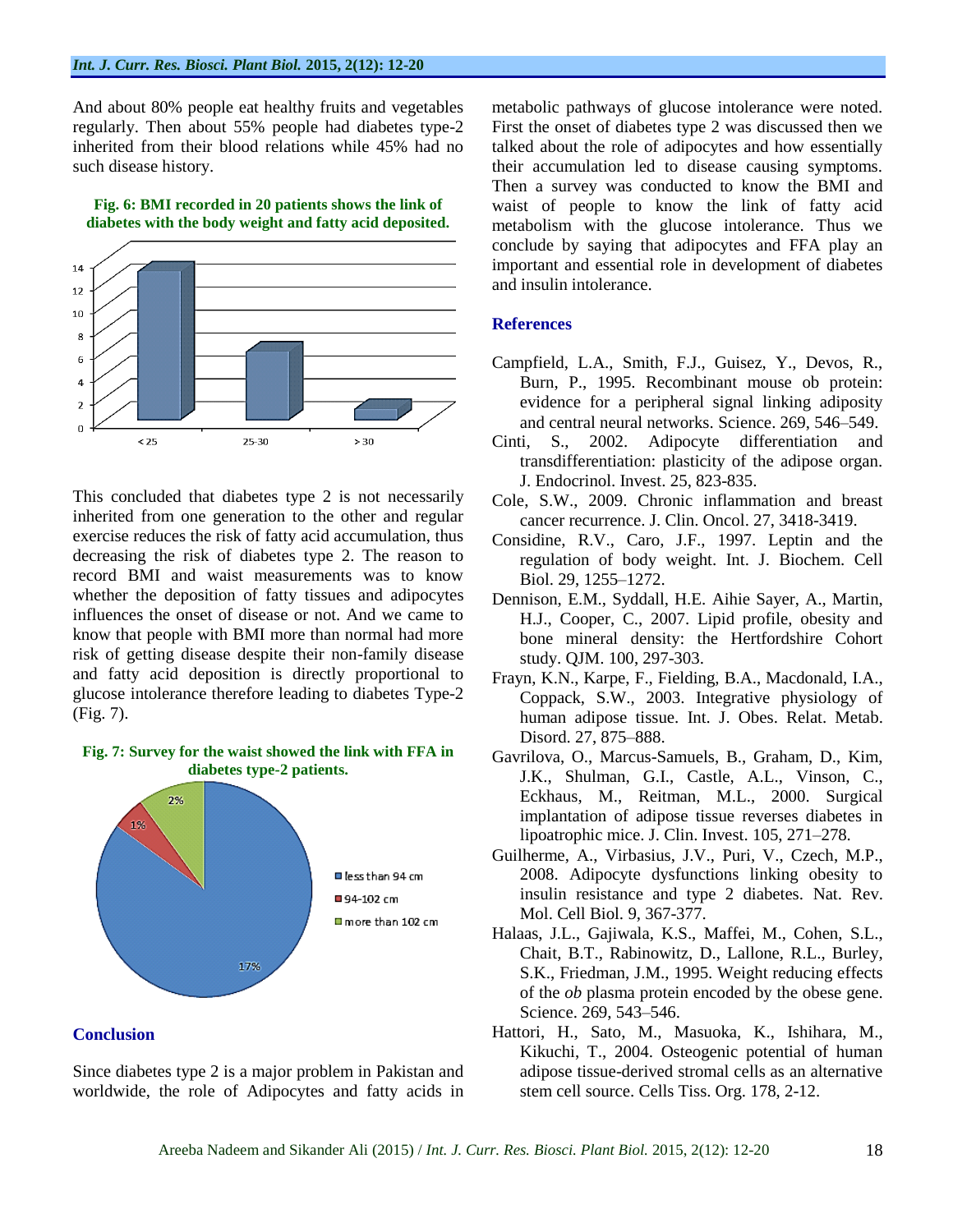- Hotamisligil, G.S., Erbay, E., 2008. Nutrient sensing and inflammation in metabolic diseases. Nat. Rev. Immunol. 8, 923-934.
- Jansen, M., TenKlooster, J.P., Offerhaus, G.J., Clevers, H., 2009. LKB1 and AMPK family signaling: the intimate link between cell polarity and energy metabolism. Physiol. Rev. 89, 777-798.
- Kubota, N., Tobe, K., Terauchi, Y., Eto, K., Yamauchi, Y., Suzuki, R., Tsubamoto, Y., Komeda, K., Nakano, R., Miki, H., Satoh, S., Sekihara, H., Sciacchitano, S., Lesniak, M., Aizawa, S., Nagai, R., Kimura, R., Akanuma, Y., Taylor, S.I., Kadowaki, T., 2000. Disruption of insulin receptor substrate 2 causes type 2 diabetes because of liver insulin resistance and lack of compensatory beta-cell hyperplasia. Diabetes. 49, 1880-1889.
- Levin, N., Nelson, V., Gurney, A., Vandlen, R., de Sauvage, F., 1996. Decreased food intake does not completely account for adiposity reduction after ob protein infusion. Proc. Natl. Acad. Sci. USA. 93, 1726–1730.
- Maeda, N., Takahashi, M., Funahashi, T., Kihara, S., Nishizawa, H., Kishida, K., Nagaretani, H., Matsuda, M., Komuro, R., Ouchi, N., Kuriyama, H., Hotta, K., Nakamura, T., Shimomura, I., Matsuzawa, Y., 2001. PPAR gamma ligands increase expression and plasma concentrations of adiponectin, an adipose-derived protein. Diabetes. 50, 2094–2099.
- Margetic, S., Gazzola, C., Pegg, G.G., Hill, R.A., 2002. Leptin: a review of its peripheral actions and interactions. Int. J. Obes. Relat. Metab. Disord. 26, 1407–1433.
- McMahon, G., Weir, M.R., Li, X.C., Mandelbrot, D.A., 2011. The evolving role of mTOR inhibition in transplantation tolerance. J. Am. Soc. Nephrol. 22, 408-415.
- Meijer, K., de Vries, M., Al-Lahham, S., Bruinenberg, M., Weening, D., 2011. Human primary adipocytes exhibit immune cell function: adipocytes prime inflammation independent of macrophages. PLoS One. 6, e17154.
- Mitchell, P., Moyle, J., 1967. Chemiosmotic hypothesis of oxidative phosphorylation. Nature. 213, 137-139.
- Nagaev, I., Smith, U., 2001. Insulin resistance and type 2 diabetes are not related to resistin expression in human fat cells or skeletal muscle. Biochem. Biophys. Res. Commun. 285, 561–564.
- Nakashima, K., Narazaki, M., Taga, T., 1997. Leptin receptor (OB-R) oligomerizes with itself but not

with its closely related cytokine signal transducer gp130. FEBS Lett. 403, 79–82.

- Nishino, N., Tamori, Y., Tateya, S., Kawaguchi, T., Shibakusa, T., 2008. FSP27 contributes to efficient energy storage in murine white adipocytes by promoting the formation of unilocular lipid droplets. J. Clin. Invest. 118, 2808-2821.
- Patti, M.E., Sun, X.J., Bruening, J.C., Araki, E., Lipes, M.A., White, M.F., Kahn, C.R., 1995. 4PS/insulin receptor substrate (IRS)-2 is the alternative substrate of the insulin receptor in IRS-1-deficient mice. J. Biol. Chem. 270, 24670 -24673.
- Pelleymounter, M. A., Cullen, M.J., Baker, M.B., Hecht, R., Winters, D., Boone, T., Collins, F., 1995. Effects of the obese gene product on body weight regulation in ob/ob mice. Science. 269, 540–543.
- Ronnett, G.V., Aja, S., 2008. AMP-activated protein kinase in the brain. Int. J. Obes. (Lond,) 32 Suppl. 4, S42-48.
- Rousset, S., Alves-Guerra, M.C., Mozo, J., Miroux, B., Cassard-Doulcier, A.M., 2004. The biology of mitochondrial uncoupling proteins. Diabetes. 53 Suppl. 1, S130-135.
- Saely, C.H., Geiger, K., Drexel, H., 2012. Brown versus white adipose tissue: a mini-review. Gerontol. 58, 15-23.
- Shimomura, I., Matsuda, M., Hammer, R.E., Bashmakov, Y., Brown, M.S., Goldstein, J.L., 2000. Decreased IRS-2 and increased SREBP-1c lead to mixed insulin resistance and sensitivity in livers of lipodystrophic and ob/ob mice. Mol. Cell. 6, 77-86.
- Singh, R., Xiang, Y., Wang, Y., Baikati, K., Cuervo, A.M., 2009a. Autophagy regulates adipose mass and differentiation in mice. J. Clin. Invest. 119, 3329- 3339.
- Singh, R., Kaushik, S., Wang, Y., Xiang, Y., Novak, I., 2009b. Autophagy regulates lipid metabolism. Nature. 458, 1131-1135.
- Susulic, V.S., Frederich, R.C., Lawitts, J., Tozzo, E., Kahn, B.B., 1995. Targeted disruption of the beta 3 adrenergic receptor gene. J. Biol. Chem. 270, 29483-29492.
- Tartaglia, L.A., 1997. The leptin receptor. J. Biol. Chem. 272, 6093–6096.
- Tartaglia, L.A., Dembski, M., Weng, X., Deng, N., Culpepper, J., Devos, R., Richards, G.J., Campfield, L.A., Clark, F.T., Deeds, J., Muir, C., Sanker, S., Moriarty, A., Moore, K.J., Smutko, S., Mays, G.G., Woolf, E.A., Moroe, C.A., Tepper, R.I., 1995. Identification and expression cloning of a leptin receptor, OB-R. Cell. 83, 1263–1271.